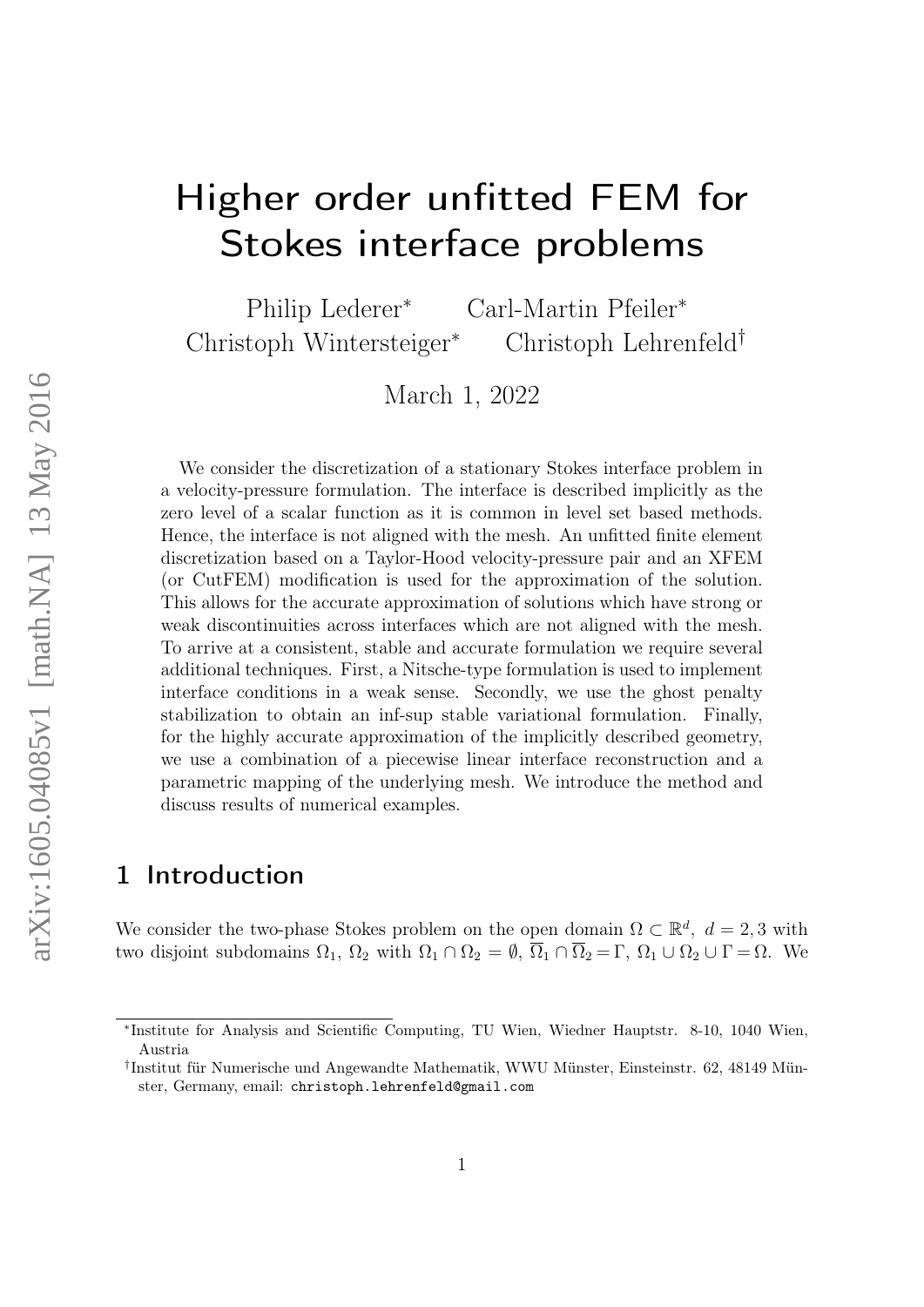assume that one phase is completely surrounded by the other, i.e.  $\partial\Omega \cap \Gamma = \emptyset$ .

<span id="page-1-3"></span><span id="page-1-2"></span>
$$
-\operatorname{div}(\mu_i D(\mathbf{u})) + \nabla p = \rho_i \mathbf{g} \quad \text{and} \quad \operatorname{div}(\mathbf{u}) = 0 \quad \text{in } \Omega_i, i = 1, 2,
$$
  
\n
$$
[\![\mathbf{u}]\!] = 0 \quad \text{and} \quad [\![\sigma(\mathbf{u}, p) \cdot \mathbf{n}]\!] = \mathbf{f} \quad \text{on } \Gamma \quad \text{and } \mathbf{u} = \mathbf{u}_D \text{ on } \partial\Omega.
$$
(1b)

Here,  $\rho$  is the domainwise constant density,  $\mu$  the domainwise constant viscosity,  $g \in$  $[L^2(\Omega)]^d$  the gravitational force and  $\mathbf{f} \in [L^2(\Gamma)]^d$  the surface tension force. [i] is the usual jump operator across the interface,  $[v] := v|_{\Omega_1} - v|_{\Omega_2}$ ,  $D(\mathbf{u})$  denotes the symmetric gradient  $D(\mathbf{u}) := \nabla \mathbf{u} + \nabla \mathbf{u}^\top$  and  $\sigma(\mathbf{u}, p) = -\mu D(\mathbf{u}) + p \mathbf{I}$  is the stress tensor. We assume that the solution has the regularity  $\mathbf{u} \in [H^1(\Omega)]^d \cap [H^3(\Omega_1 \cup \Omega_2)]^d$  and  $p \in L^2_0(\Omega) \cap H^2(\Omega_1 \cup$  $\Omega_2$ ) with  $L_0^2(\Omega) = \{v \in L^2(\Omega) | \int_{\Omega} v \, dx = 0\}$ . The interface is described only implicitly as the zero level of a (sufficiently smooth) scalar function, i.e.  $\Gamma = \{\phi = 0\}$ , but the computational mesh is not aligned to Γ, i.e. we consider a discretization in an "unfitted" setting.

For the discretization, different challenges arise due to weak (velocity) and strong (pressure) discontinuities across  $\Gamma$  and the approximation of the implicitly described geometries. The major result of this contribution is the presentation of a new unfitted finite element method for the Stokes interface problem with order-optimal error bounds. The method is presented in section [2](#page-1-0) and consists of a combination of enriched approximation spaces close to the interface (sec. [2.1\)](#page-1-1), Nitsche's method to implement the interface conditions in a weak sense (sec. [2.2\)](#page-2-0), a ghost penalty stabilization to ensure inf-sup stability (sec. [2.3\)](#page-3-0) and a proper approach for numerical integration on level set domains (sec. [2.4\)](#page-5-0). In section [3](#page-6-0) numerical examples are shown and discussed.

## <span id="page-1-0"></span>2 Discretization spaces and variational formulation

#### <span id="page-1-1"></span>2.1 Choice of the velocity-pressure pair and the basic variational formulation

Let  $\mathcal{T}_h$  be a simplex triangulation of the domain  $\Omega$  which is not necessarily aligned to  $\Gamma$ . As a starting point for the discretization we consider the famous Taylor-Hood velocity pressure space  $V_h \times Q_h$  which is known to be LBB-stable with

$$
\mathbf{V}_h := \{ \mathbf{v} \in [C(\Omega)]^d | \mathbf{v} |_T \in [\mathcal{P}^2(T)]^d, T \in \mathcal{T}_h \},
$$
  

$$
Q_h := \{ v \in C(\Omega) | \mathbf{v} |_T \in \mathcal{P}^1(T), T \in \mathcal{T}_h \},
$$

where  $\mathcal{P}^k(T)$  is the space of polynomials up to degree  $k \in \{1,2\}$  on  $T \in \mathcal{T}_h$ . Due to the fact that the velocity can have weak discontinuities (kinks) and the pressure can have discontinuities (jumps) across the unfitted interface, this velocity-pressure pair offers only a very poor approximation quality to the solution  $(\mathbf{u}, p)$  of [\(1\)](#page-1-2). There hold the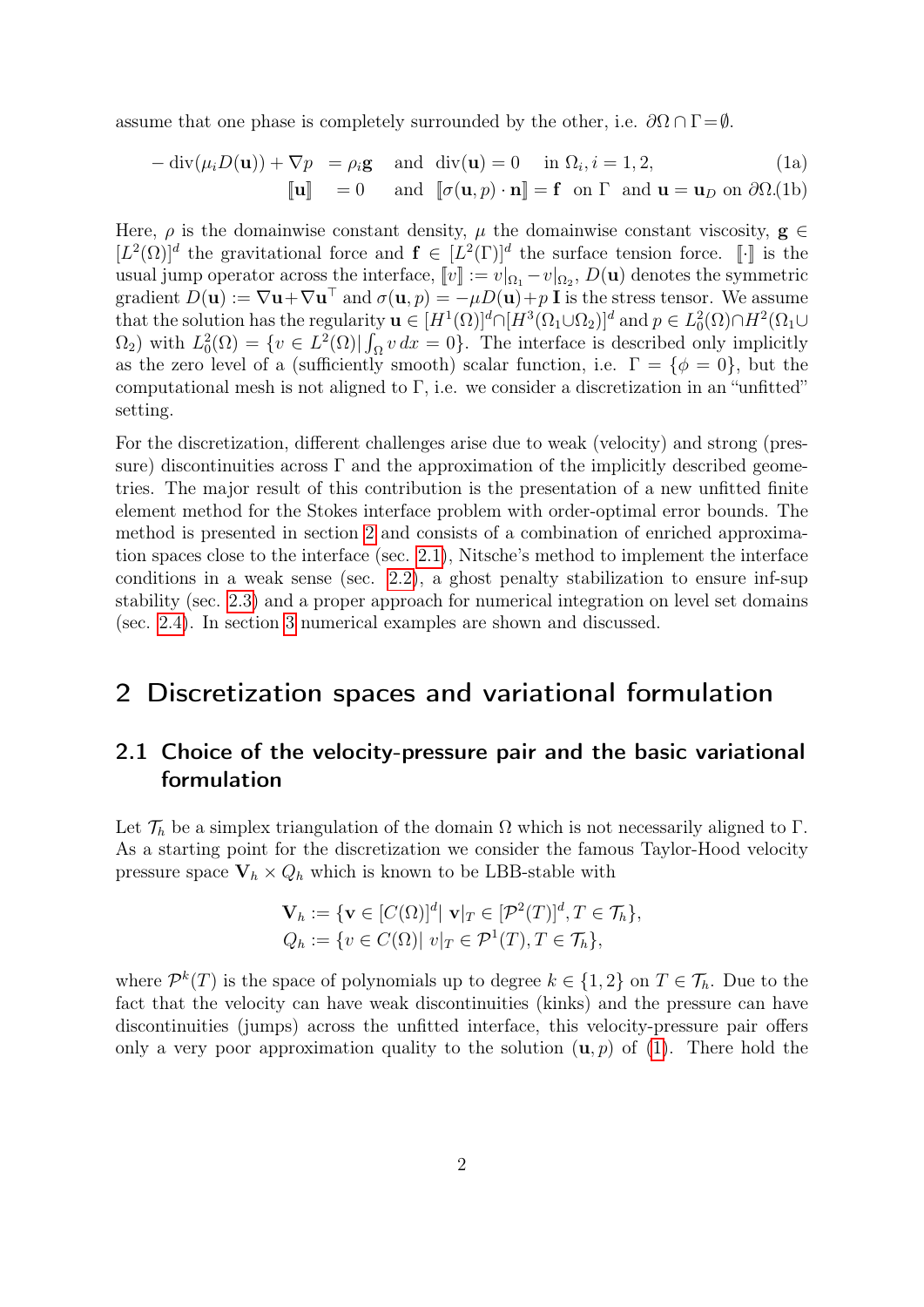<span id="page-2-2"></span>sharp (w.r.t.  $h$ ) estimates

$$
\inf_{\mathbf{v}_h \in \mathbf{V}_h} \|\mathbf{v}_h - \mathbf{u}\|_{H^1(\Omega_1 \cup \Omega_2)} \lesssim h^{\frac{1}{2}} \|\mathbf{u}\|_{H^2(\Omega_1 \cup \Omega_2)},
$$
\n
$$
\inf_{q_h \in Q_h} \|q_h - p\|_{L^2(\Omega)} \lesssim h^{\frac{1}{2}} \|p\|_{H^1(\Omega_1 \cup \Omega_2)}.
$$
\n(2a)

To deal with unfitted discontinuities standard finite element spaces are adjusted in the unfitted finite element method which is also known under the names CutFEM [\[2\]](#page-8-0) or XFEM [\[5\]](#page-8-1) in the literature. We use the finite element spaces  $\mathbf{V}_h^{\Gamma} := \mathbf{V}_h|_{\Omega_1} \oplus \mathbf{V}_h|_{\Omega_2}$  and  $Q_h^{\Gamma} := Q_h|_{\Omega_1} \oplus Q_h|_{\Omega_2}$  as they are also considered in (among others) [\[7,](#page-8-2) [6,](#page-8-3) [13\]](#page-9-0). This gives rise to the estimates

$$
\inf_{\mathbf{v}_h \in \mathbf{V}_h^{\Gamma}} \|\mathbf{v}_h - \mathbf{u}\|_{H^1(\Omega_1 \cup \Omega_2)} \lesssim h^2 \|\mathbf{u}\|_{H^3(\Omega_1 \cup \Omega_2)},
$$
\n
$$
\inf_{q_h \in Q_h^{\Gamma}} \|q_h - p\|_{L^2(\Omega)} \lesssim h^2 \|p\|_{H^2(\Omega_1 \cup \Omega_2)}.
$$
\n(2b)

<span id="page-2-1"></span>The resulting velocity-pressure pair  $\mathbf{V}_h^{\Gamma} \times Q_h^{\Gamma}$  is suitable to approximate solutions with (strong and weak) discontinuities across the interface, but it is nonconforming in the velocities,  $\mathbf{V}_h^{\Gamma} \not\subset [H^1(\Omega)]^d$ . Further, we note that the LBB-stability of the underlying velocity-pressure pair  $\mathbf{V}_h \times Q_h$  is not inherited by  $\mathbf{V}_h^{\Gamma} \times Q_h^{\Gamma}$ .

With bilinear forms  $N(\cdot, \cdot)$  and  $J(\cdot, \cdot)$  to be introduced in subsections [2.2](#page-2-0) and [2.3,](#page-3-0) which are responsible for dealing with the nonconformity of  $\mathbf{V}_h^{\Gamma}$ , the interface conditions [\(1b\)](#page-1-3) and the issue of stability, we formulate the discrete problem as follows: Find  $(\mathbf{u}, p) \in$  $\mathbf{V}_{h}^{\Gamma} \times Q_{h}^{\Gamma}$  such that with  $a(\mathbf{u}, \mathbf{v}) := \frac{1}{2} \sum_{i=1,2} \mu_i(D(\mathbf{u}), D(\mathbf{v}))_{\Omega_i}, \mathbf{u}, \mathbf{v} \in \mathbf{V}_{h}^{\Gamma}$ , there holds

$$
a(\mathbf{u}, \mathbf{v}) - \sum_{i=1,2} (\text{div}(\mathbf{v}), p)_{\Omega_i} - \sum_{i=1,2} (\text{div}(\mathbf{u}), q)_{\Omega_i} + N((\mathbf{u}, p), (\mathbf{v}, q)) - J(p, q)
$$
  
= 
$$
\sum_{i=1,2} \rho_i(\mathbf{g}, \mathbf{v})_{\Omega_i} + f(\mathbf{v}),
$$

for all  $(\mathbf{v}, q) \in \mathbf{V}_{h}^{\Gamma} \times Q_{h}^{\Gamma}$ . Here  $(\cdot, \cdot)_{S}$  denotes the usual  $L^{2}$  scalar product over the domain  $S \in \{\Omega_1, \Omega_2, \Gamma\}$ . The integrals over  $\Omega_i$ ,  $i = 1, 2$  ensure consistency with respect to [\(1a\)](#page-1-3). Consistency with respect to [\(1b\)](#page-1-3) has to be implemented through a suitable choice of the bilinear form  $N((\cdot, \cdot), (\cdot, \cdot))$  and the linear form  $f(\cdot)$ . The additional stabilization bilinear form  $J(\cdot, \cdot)$  is further introduced to ensure inf-sup-stabilty. Both aspects are discussed below.

### <span id="page-2-0"></span>2.2 Unfitted Nitsche discretization to impose interface conditions

To implement the interface conditions, continuity of the velocity and conservation of momentum through the interface (in a weak sense) we consider Nitsche's method. We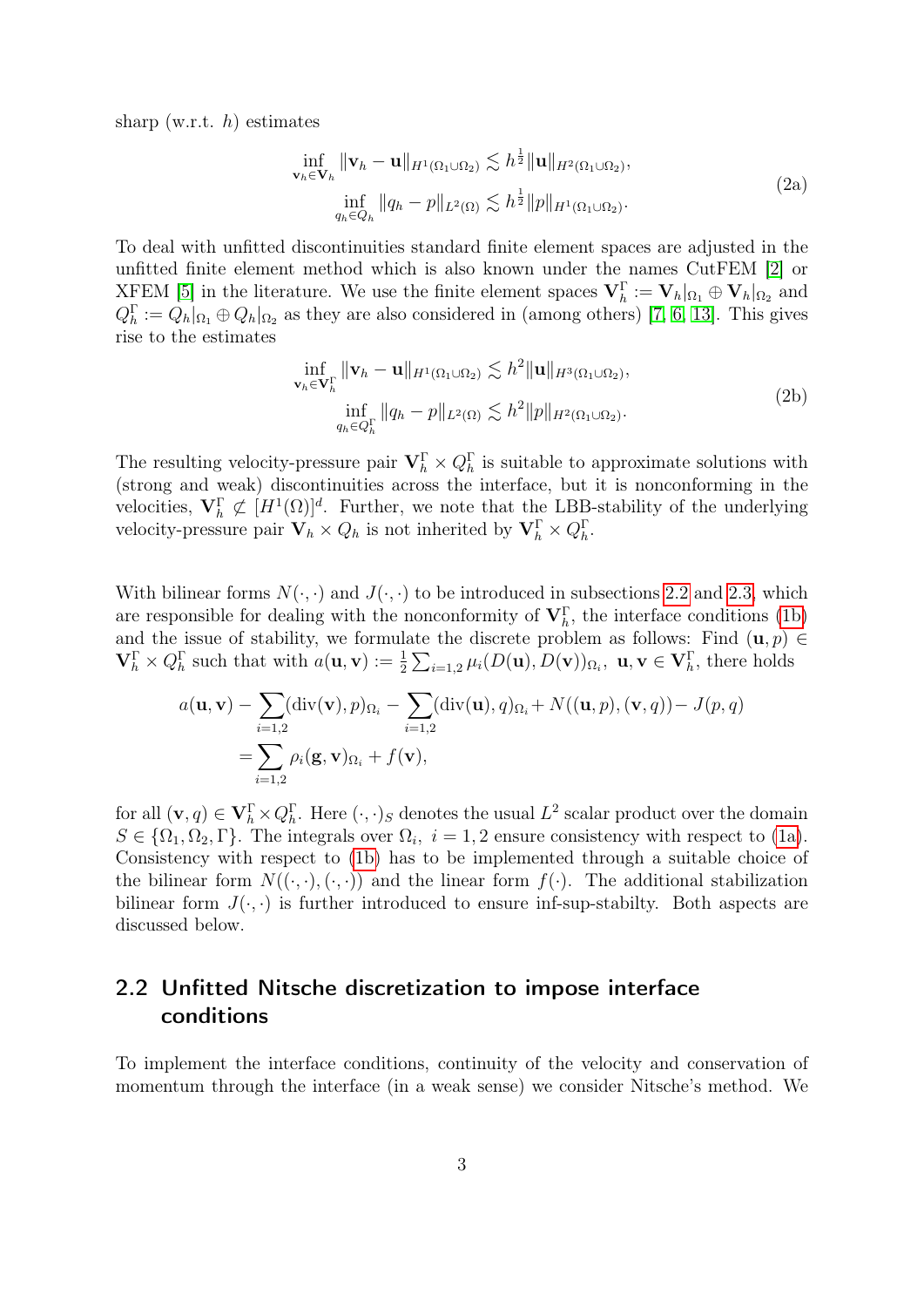do this analogously to the Nitsche-XFEM for a scalar problem in [\[7\]](#page-8-2).

$$
N((\mathbf{u},p),(\mathbf{v},q)) := (\{\!\!\{ \sigma(\mathbf{u},p)\cdot\mathbf{n} \}, [\![\mathbf{v}]\!] \}_{\Gamma} + (\{\!\!\{ \sigma(\mathbf{v},q)\cdot\mathbf{n} \}, [\![\mathbf{u}]\!] \}_{\Gamma} + (\frac{\lambda}{h} \{\!\!\{ \mu \}\!\!\}[ \mathbf{u}]\!], [\![\mathbf{v}]\!] \}_{\Gamma},
$$

$$
f(\mathbf{v}) := (\mathbf{f}, \kappa_1 \mathbf{v}|_{\Omega_2} + \kappa_2 \mathbf{v}|_{\Omega_1})_{\Gamma}
$$

Here  $\{v\} := \kappa_1 v|_{\Omega_1} + \kappa_2 v|_{\Omega_2}, \kappa_1 + \kappa_2 = 1$ , is a weighted average which plays an important role for the stability of the method. Together with  $f(\cdot)$  the first term in  $N(\cdot, \cdot)$  ensures consistency of the variational formulation and is derived by a reformulation of the terms stemming from partial integration. The second term is added for symmetry reasons, which is consistent due to  $\|\mathbf{u}\| = 0$  on  $\Gamma$  for the solution **u**. The last term ensures coercivity of the viscosity operator for  $\lambda$  sufficiently large and again vanishes for the solution u. In view of the stability discussion, we define the bilinear forms

$$
A(\mathbf{u}, \mathbf{v}) := a(\mathbf{u}, \mathbf{v}) + N((\mathbf{u}, 0), (\mathbf{v}, 0)),
$$
  
\n
$$
b(\mathbf{u}, q) := -\sum_{i=1,2} (\text{div}(\mathbf{u}), q)_{\Omega_i} + N((\mathbf{u}, 0), (0, q)),
$$
  
\n
$$
k((\mathbf{u}, p), (\mathbf{v}, q)) := A(\mathbf{u}, \mathbf{v}) + b(\mathbf{u}, q) + b(\mathbf{v}, p) - J(p, q),
$$

for  $\mathbf{u}, \mathbf{v} \in \mathbf{V}_{h}^{\Gamma}$  and  $p, q \in Q_{h}^{\Gamma}$ . For the weighting  $\kappa_1 = 0$  if  $|T \cap \Omega_1|/|T| \leq \frac{1}{2}$  and  $\kappa_1 = 1$ otherwise the Nitsche formulation is known to be coercive, i.e.  $\|\mathbf{u}\|_A := \sqrt{A(\mathbf{u}, \mathbf{u})}$ ,  $\mathbf{u} \in$  $\mathbf{V}_h^{\Gamma}$  defines a norm on  $\mathbf{V}_h^{\Gamma}$ , cf. [\[11,](#page-9-1) Lemma 5.1] and [\[12,](#page-9-2) Lemma 3.5]. We note that for  $\mathbf{u}, \mathbf{v} \in \mathbf{V}_h \subset [H^1(\Omega)]^d$  there holds  $N((\mathbf{u}, p), (\mathbf{v}, q)) = 0$ . Further for  $\mathbf{u} \in \mathbf{V}_h^{\Gamma}$  and  $q \in Q_h^{\Gamma}$ we have  $k((u, p), (u, -p)) = A(u, u) + J(p, p).$ 

#### <span id="page-3-0"></span>2.3 Inf-sup-stability and the ghost penalty stabilization

One important aspect in the discretization of the Stokes problem is the design of LBBstable velocity-pressure finite element spaces or the application of proper stabilization schemes. In the context of unfitted finite element formulations this problem has been investigated in the literature for different velocity-pressure spaces:

In [\[8\]](#page-8-4) the space  $\mathbf{V}_h^{\text{iso},\Gamma} \times Q_h^{\Gamma}$  is used with  $\mathbf{V}_h^{\text{iso},\Gamma} = \mathbf{V}_h^{\text{iso}}|_{\Omega_1} + \mathbf{V}_h^{\text{iso}}|_{\Omega_2}$  where  $\mathbf{V}_h^{\text{iso}}$  is the space of continuous piecewise linear functions on a once refined mesh, so that  $\dim(\mathbf{V}_h^{\text{iso}}) = \dim(\mathbf{V}_h)$ . Inf-sup stability is shown for this velocity-pressure pair only with an additional stabilization term, the "ghost penalty" stabilization explained below. With this stabilization first order results for the  $H<sup>1</sup>$  norm error in the velocity are obtained. In [\[9\]](#page-8-5) the ghost penalty stabilization has been used to prove inf-sup stability for the velocity-pressure pair  $\mathbf{V}_h \times Q_h^{\Gamma}$ . In the recent paper [\[15\]](#page-9-3) a stabilized equal-order space  $[Q_h^{\Gamma}]^d \times Q_h^{\Gamma}$  has been combined with the ghost-penalty method to achieve a robust and first order (in the  $H^1$  norm of the velocity) method. We also mention the publication [\[4\]](#page-8-6) which considers (among others) the velocity space  $\mathbf{V}_h^{\text{bub},\Gamma} = \mathbf{V}_h^{\text{bub}}|_{\Omega_1} \oplus \mathbf{V}_h^{\text{bub}}|_{\Omega_1}$  where  $V_h^{\text{bub}}$  is the space of continuous piecewise linear functions enriched with interior bubble functions.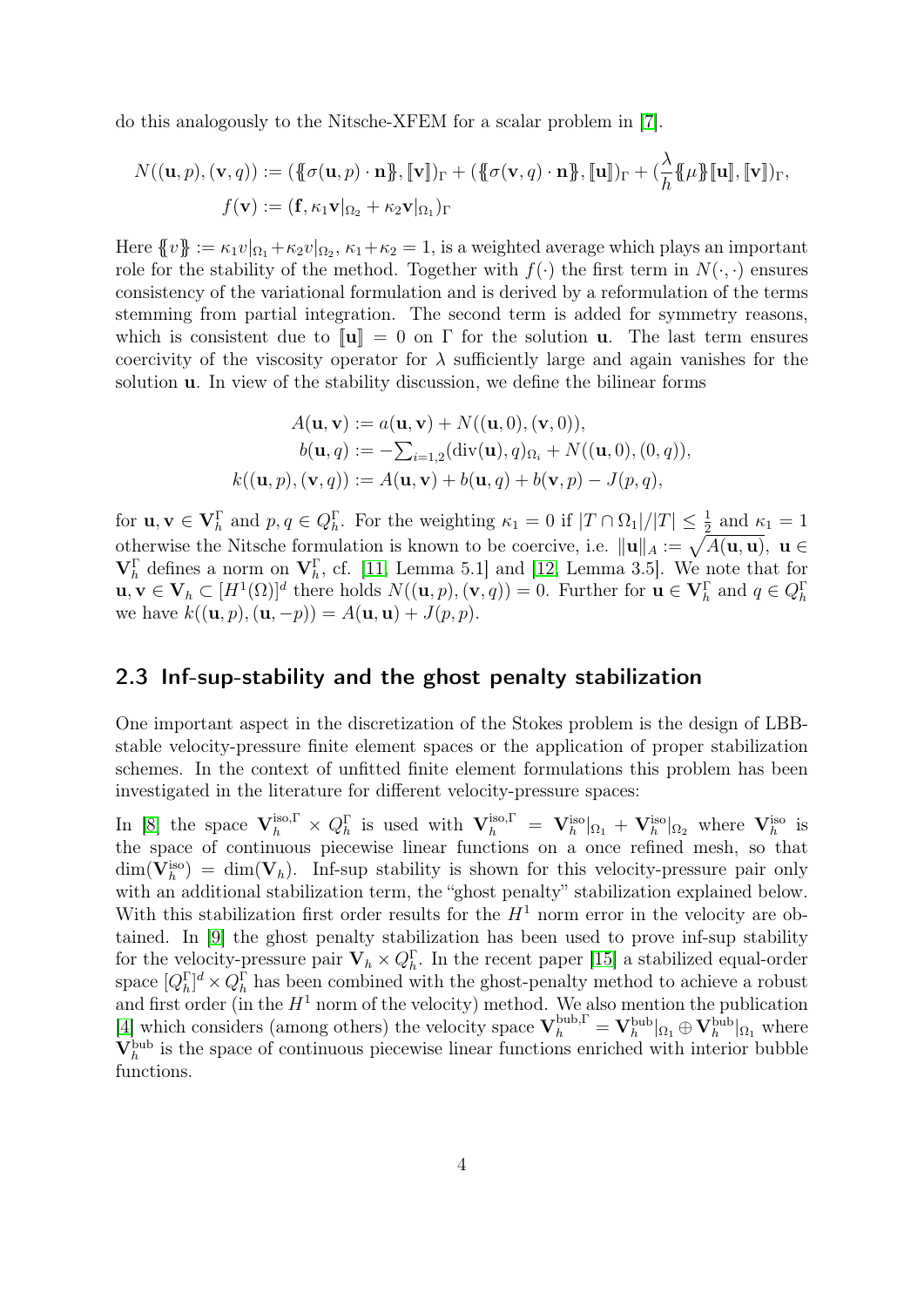In all these publications robust methods for Stokes interface problems have been derived using additional stabilizations, especially the ghost-penalty method. Additionally to provide inf-sup-stability independent of the interface position, these stabilizations add control on the conditioning of linear systems and thereby facilitate the treatment of arising linear systems with iterative methods. Nevertheless, the above mentioned methods are – in contrast to the method presented here – not able to provide higher order accuracy. This is obvious as none of the above velocity spaces,  $V_h^{iso,\Gamma}$  $_{h}^{\mathrm{iso},\Gamma},\,\mathbf{V}_{h},\,[Q_{h}^{\Gamma}]^{d}$ or  $\mathbf{V}_{h}^{\text{bub},\Gamma}$  $h_h^{\text{bub},\Gamma}$  provide more than first order convergence (in the  $H^1$  norm of the velocity) for velocities with weak discontinuities across the interface. Note that  $V_h^{\Gamma}$  provides these same higher order approximation error bounds, cf. [\(2b\)](#page-2-1). In this sense the present contribution constitutes a step forward in the direction of higher order discretizations for Stokes interface problems on level set domains.

To ensure stabilization we also apply the ghost penalty stabilization introduced in [\[1,](#page-8-7) [3\]](#page-8-8). Let (for  $i = 1, 2$ )

$$
\mathcal{F}_i^{\Gamma} := \{ F = T_a \cap T_b; \text{meas}_{d-1}(F) > 0; T_a \neq T_b; T_a \cap \Omega_i \neq \emptyset, T_b \cap \Omega_i \neq \emptyset; T_a \text{ or } T_b \text{ are cut} \},\
$$

be the set of faces within the band of cut elements. On this set we add the stabilization bilinear form

$$
J(p,q) := \gamma \sum_{i=1,2} \sum_{F \in \mathcal{F}_i^{\Gamma}} \mu_i^{-1} h_F^3([\partial_n \mathcal{E}_{i,h} p], [\partial_n \mathcal{E}_{i,h} q])_F, \quad p, q \in Q_h^{\Gamma},
$$

with  $\mathcal{E}_{i,h}$  the canonical extension of discrete functions in  $Q_h^{\Gamma}$  from  $\Omega_i$  to  $\Omega_i^+$  $i<sub>i</sub>$  (the domain of all elements which have some part in  $\Omega_i$ ,  $h_F = \max\{h_{T_a}, h_{T_b}\}\$  where  $F = T_a \cap T_b$  and  $\gamma > 0$  the stabilization parameter. This additional bilinear form stabilizes the discrete formulation by penalizing discontinuities in the derivative across element faces which are close to the interface. For domainwise smooth solutions this stabilization is obviously consistent. For the discussion of inf-sup stability we introduce the following norm on  $\mathbf{V}_{h}^{\Gamma}\times Q_{h}^{\Gamma}$ :

$$
\|(\mathbf{u},p)\|^2 := A(\mathbf{u},\mathbf{u}) + \sum_{i=1,2} \|\mu_i^{-\frac{1}{2}} \mathcal{E}_{i,h} p\|^2_{L^2(\Omega_i^+)} + J(p,p), \quad (\mathbf{u},p) \in \mathbf{V}_h^{\Gamma} \times Q_h^{\Gamma}.
$$

With respect to this norm we are able to deduce an inf-sup result for the discretization with  $\mathbf{V}_h^{\Gamma} \times Q_h^{\Gamma}$  and the ghost penalty stabilization. Key ingredient for this are the results obtained in [\[9\]](#page-8-5) for a discretization with  $\mathbf{V}_h \times Q_h^{\Gamma}$ .

**Theorem 1.** There exist  $h_0, \lambda_0, \gamma_0, c_s > 0$ , such that for all  $h < h_0, \lambda > \lambda_0, \gamma > \gamma_0$  there holds the inf-sup condition

$$
\sup_{(\mathbf{v},q)\in\mathbf{V}_{h}^{\Gamma}\times Q_{h}^{\Gamma}}\frac{k((\mathbf{u},p),(\mathbf{v},q))}{\|( \mathbf{v},q)\|} \geq c_{s}\|( \mathbf{u},p)\| \quad \text{ for all } (\mathbf{u},p)\in\mathbf{V}_{h}^{\Gamma}\times Q_{h}^{\Gamma}.
$$

In particular the constant  $c_s > 0$  does not depend on h or the position of the interface  $\Gamma$ relative to the mesh.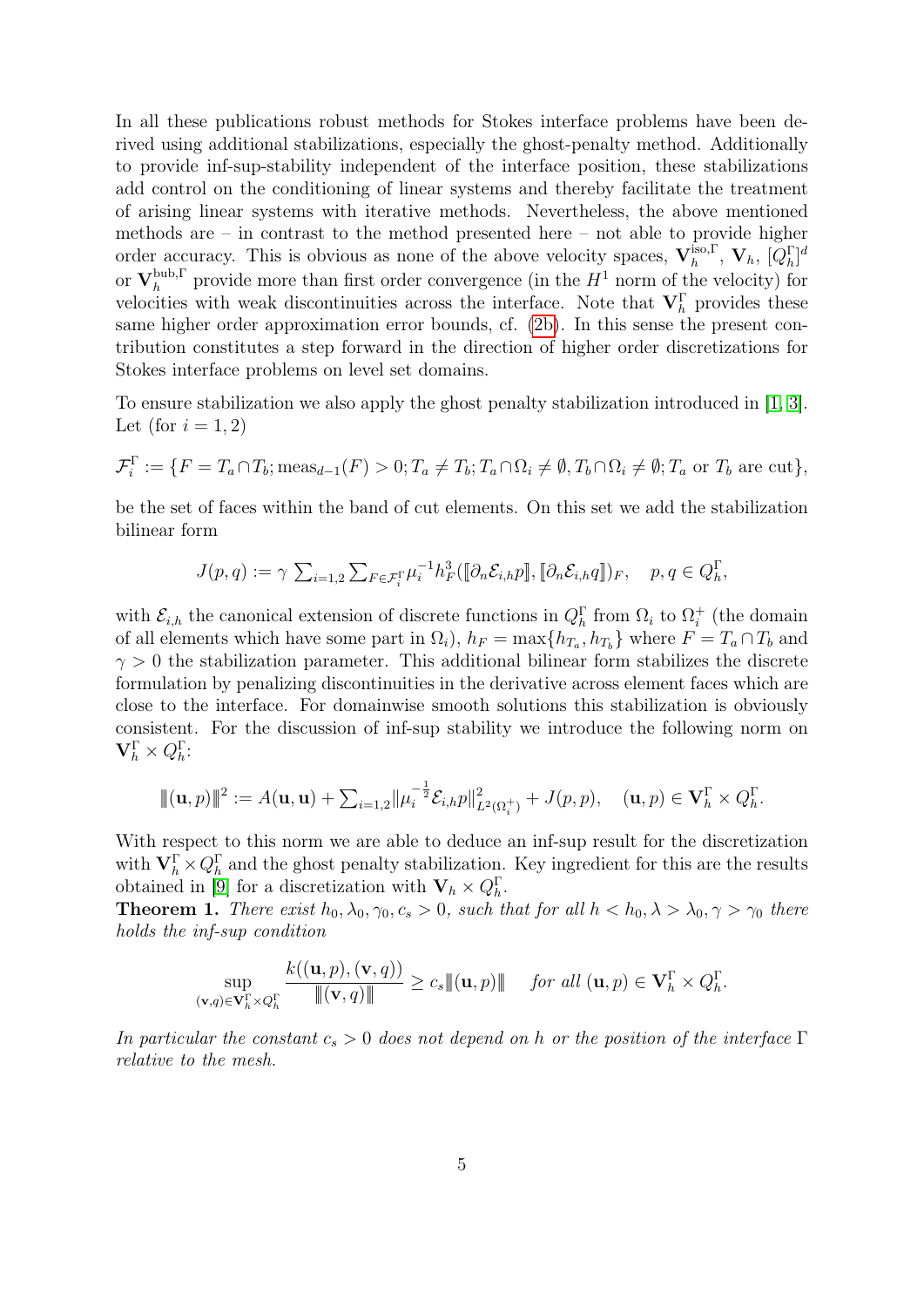Sketch of the proof. We fix  $(\mathbf{u}, p) \in \mathbf{V}_h^{\Gamma} \times Q_h^{\Gamma}$ . The most important ingredient in the proof is [\[9,](#page-8-5) Theorem 5.3] which states that for given  $p \in Q_h^{\Gamma}$  there exists a  $\mathbf{w} \in \mathbf{V}_h$  such that for constants  $c_1, c_2 > 0$  independent of h and Γ there holds

$$
b(\mathbf{w}, p) \ge c_1 \sum_{i=1,2} ||\mu_i^{-\frac{1}{2}} \mathcal{E}_{i,h} p||_{L^2(\Omega_i^+)}^2 - c_2 J(p, p) \text{ and } ||\mathbf{w}||_A^2 = \sum_{i=1,2} ||\mu_i^{-\frac{1}{2}} \mathcal{E}_{i,h} p||_{L^2(\Omega_i^+)}^2.
$$

As  $V_h$  is a subspace of  $V_h^{\Gamma}$  this function w allows to control the pressure as in [\[9\]](#page-8-5). Analogously to the proof of [\[9,](#page-8-5) Theorem 5.4] we can take  $(v, q) = (u + \alpha w, -p)$  with a suitable choice for  $\alpha$  to obtain  $k((\mathbf{u}, p), (\mathbf{v}, q)) \ge c \|(\mathbf{u}, p)\|$  with constants  $\alpha, c > 0$  which are independent of h and Γ. Combining this with  $\|(\mathbf{v}, q)\| \leq c^*(\alpha) \|(\mathbf{u}, p)\|$  gives the result.  $\Box$ 

Using standard techniques from the error analysis of non-conforming finite element methods optimal order a priori error bounds follow from this inf-sup result. Until now we assumed that numerical integration can be carried out exactly. In practice however one has to deal with approximations to the domains  $\Omega_i$ ,  $i = 1, 2$  and the interface  $\Gamma$ . In order not to lose optimal order convergence we apply a new approach for the geometry approximation. This is discussed next.

#### <span id="page-5-0"></span>2.4 High order geometry approximation

One major issue in the design and realization of high order unfitted finite element methods is the problem of numerical integration on domains which are only implicitly described by a level set function  $\phi$ . Integrals of the form  $\int_S f dx$  have to be computed for  $S \in \{\Omega_1, \Omega_2, \Gamma\}$ , with  $\Gamma = \{\phi = 0\}$  and  $\Omega_i := \{\phi \geq 0\}$ . A standard technique is based on a linear interpolation  $I_h \phi$  of  $\phi$  which results in explicit and (only) second order accurate reconstructions  $\Gamma^{\text{lin}}$  and  $\Omega_i^{\text{lin}}$ ,  $i = 1, 2$ .

In [\[10\]](#page-9-4) a novel approach has been proposed to improve this by applying a parametric mapping  $\Psi_h : \Omega \to \Omega$ ,  $\Psi_h \in V_h$  of the underlying mesh such that  $\phi \circ \Psi_h \approx I_h \phi$ . The representation of the resulting geometry is still explicit and thus allows for the application of fairly simple quadrature rules. We refer to Figure [1](#page-6-1) for a sketch, and to [\[10\]](#page-9-4) for details on the construction of the mapping  $\Psi_h$ . To make use of this higher order geometry approximation,  $\Psi_h$  has to be considered also in the discretization rendering the resulting methods isoparametric unfitted FE methods. In the discretization above we have to replace  $\Gamma$  with  $\Gamma_h = \Psi_h(\Gamma^{\text{lin}}), \Omega_i$  with  $\Omega_{i,h} = \Psi_h(\Omega^{\text{lin}}_i)$ , replace  $\mathbf{V}_h^{\Gamma}$  with  $\mathcal{V}_h^{\Gamma} :=$  $\{v \circ \Psi_h^{-1} \mid v \in \mathbf{V}_h^{\Gamma}\} = \{v \mid v \circ \Psi_h \in \mathbf{V}_h^{\Gamma}\}$  and  $Q_h^{\Gamma}$  with  $\mathcal{Q}_h^{\Gamma} := \{q \mid q \circ \Psi_h \in Q_h^{\Gamma}\}$ . In [\[11\]](#page-9-1) rigorous high order error bounds have been derived for the discretization error (including the consideration of geometry errors) of an unfitted finite element discretization for a scalar unfitted interface problem.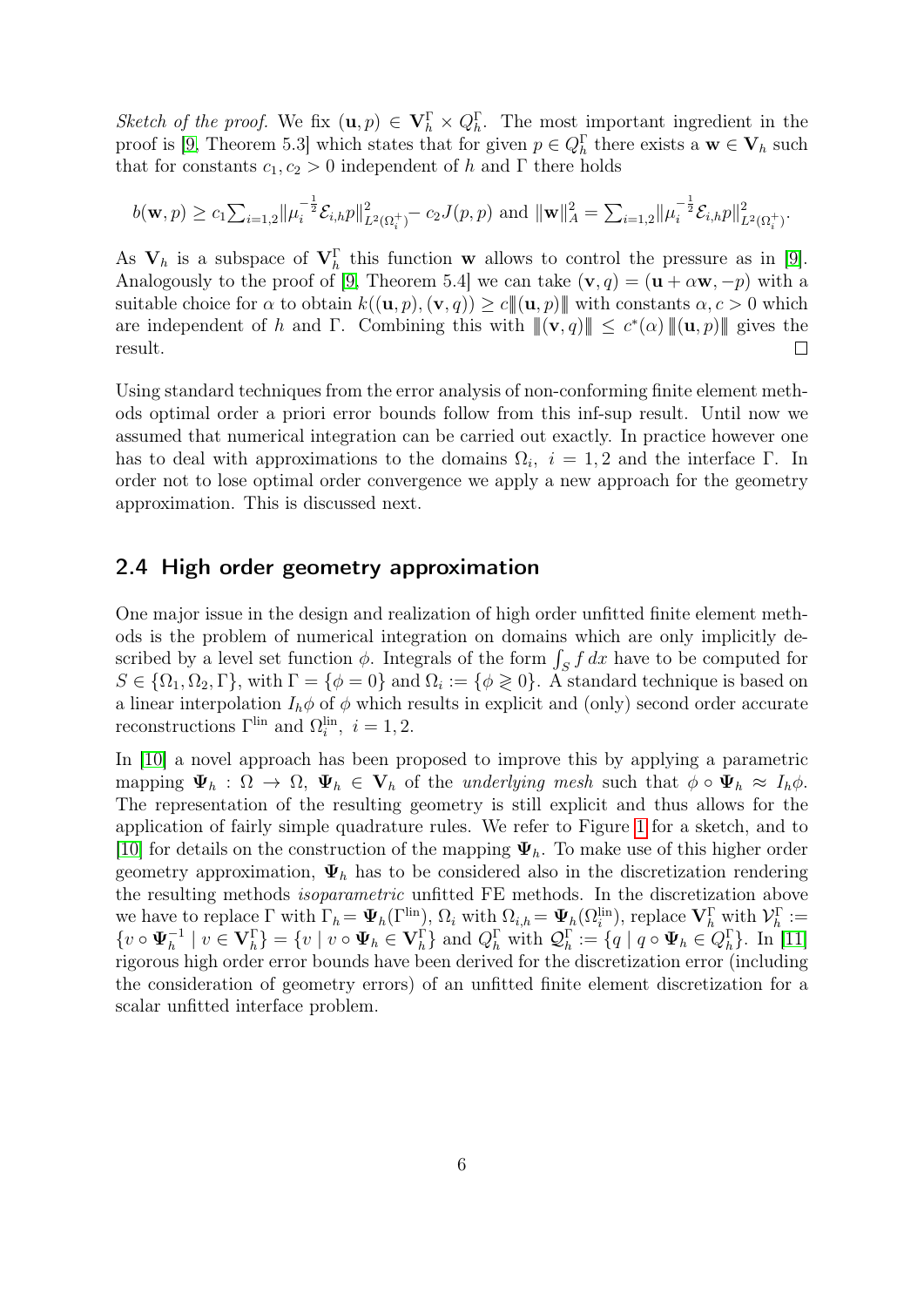<span id="page-6-1"></span>

Figure 1: Main idea of the method in [\[10\]](#page-9-4): The geometry description with the level set function  $\phi$  is highly accurate but implicit (left). The zero level  $\Gamma^{\text{lin}}$  of the piecewise linear interpolation  $I_h \phi$  has an explicit representation but is only second order accurate (center).  $\Gamma^{\text{lin}}$  is mapped towards the interface  $\{\phi = 0\}$  applying the mesh transformation  $\Psi_h$  resulting in a highly accurate and explicit representation (right).

## <span id="page-6-0"></span>3 Numerical example

We consider a numerical example from the literature, cf. [\[9\]](#page-8-5), with the domain  $\Omega =$  $[-1, 1]^2$  and an interface  $\Gamma := {\{\mathbf{x} \in \Omega : \phi(\mathbf{x}) := ||\mathbf{x}||_2 - r_\Gamma = 0\}}$  where  $r_\Gamma = 2/3$ . On this domain we solve the Stokes interface problem with  $(\mu_1, \mu_2) = (1, 10)$  and  $\mathbf{f}_{\Gamma} = 1/2 \cdot \mathbf{n}_{\Gamma}$ . The boundary data  $\mathbf{u}_D$  and the force **g** are set such that the solution is:

$$
\mathbf{u}(\mathbf{x}) = e^{-\|\mathbf{x}\|_{2}^{2}}(-x_{2}, x_{1})^{\top} \begin{cases} \mu_{1}^{-1} & , \|\mathbf{x}\|_{2} \leq r_{\Gamma}, \\ \mu_{2}^{-1} + (\mu_{1}^{-1} - \mu_{2}^{-1})e^{\|\mathbf{x}\|_{2}^{2} - r_{\Gamma}^{2}}, \|\mathbf{x}\|_{2} > r_{\Gamma}, \end{cases}
$$

$$
p(\mathbf{x}) = -\frac{\pi}{18} + \begin{cases} x_{1}^{3} + 1/2, \|\mathbf{x}\|_{2} < r_{\Gamma}, \\ x_{1}^{3} & , \|\mathbf{x}\|_{2} > r_{\Gamma}. \end{cases}
$$

Note that  $\mathbf{u} \cdot \mathbf{n}_{\Gamma} = 0$  on  $\Gamma$ , but the velocity has kinks and the pressure has jumps across the interface.

Starting from a shape regular unstructured mesh (230 triangles) which is not fitted to the interface we consecutively refine the mesh 6 times resulting in 7 levels  $L \in \{0, ..., 6\}$ . On each mesh we applied three discretizations where we switch between applying and not applying the isoparametric mapping  $\Psi_h$  and between the velocity spaces  $V_h$  ( $V_h$ ) and  $\mathbf{V}_h^{\Gamma}$  ( $\mathcal{V}_h^{\Gamma}$ ). In all cases we use the ghost penalty stabilization with  $\gamma = 0.1$  and the Nitsche parameter  $\lambda = 20$ . The computations were carried out with the add-on package ngsxfem to the finite element library NGSolve [\[14\]](#page-9-5). Direct solvers have been used to solve the arising linear systems.

Let  $(\mathbf{u}_h, p_h)$  be the discrete solution of the previously discussed discretizations. In the Tables [1](#page-7-0)[-3](#page-8-9) the error measures  $e_{(\mathbf{u},p)} = ||p-p_h||_{L^2(\Omega)} + ||\mathbf{u}-\mathbf{u}_h||_{H^1(\Omega_1^*\cup\Omega_2^*)}$  and  $e_{\mathbf{u},L^2} = ||\mathbf{u}-\mathbf{u}_h||_{H^1(\Omega_1^*\cup\Omega_2^*)}$  $\mathbf{u}_h||_{L^2(\Omega)}$  and corresponding experimental orders of convergence (eoc) are depicted. Here,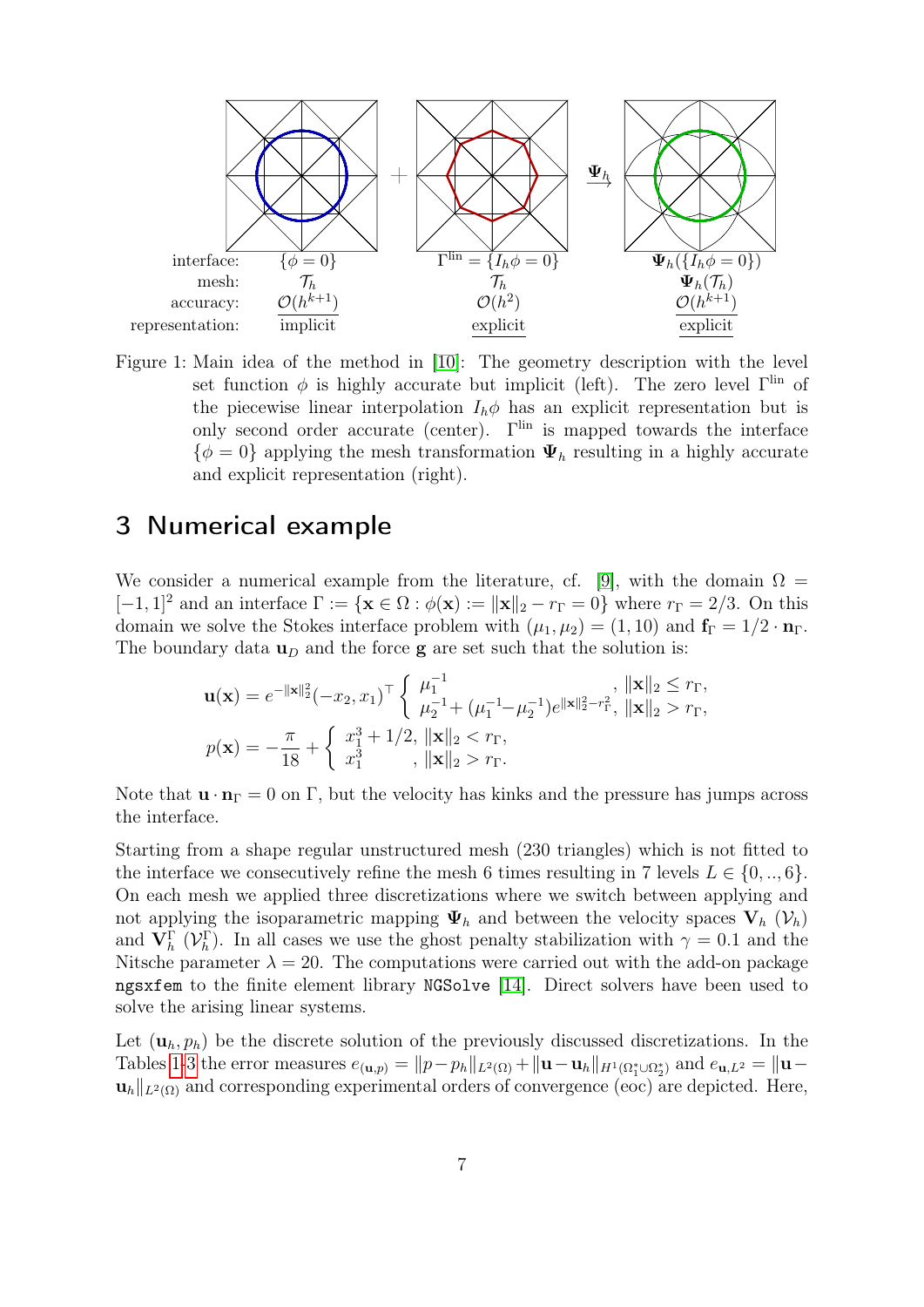the domains  $\Omega_i^*$ ,  $i = 1, 2$  are, depending on the application of the mesh transformation  $\Psi_h$ , either  $\Omega_i^* = \Omega_{i}^{\text{lin}}$  or  $\Omega_i^* = \Omega_{i,h} = \Psi_h(\Omega_i^{\text{lin}})$ ,  $i = 1, 2$ .

<span id="page-7-0"></span>We observe that the velocity enrichment is crucial to obtain good results. This is not surprising considering the sharp estimates in [\(2a\)](#page-2-2). Applying the velocity enrichment without the isoparametric mapping still gives suboptimal results. This is due to the insufficient accuracy with respect to the geometry. The combination of both, the velocity enrichment and the isoparametric mapping, resolves this problem and optimal order convergence can be observed in both measures.

|                | $\mathcal{V}_h\times \mathcal{Q}_h^{\Gamma}$ |       |                                                         |       |  |  |
|----------------|----------------------------------------------|-------|---------------------------------------------------------|-------|--|--|
| L              | $e_{(\mathbf{u},p)}$                         | (eoc) | $e_{{\bf u},L^2}$                                       | (eoc) |  |  |
| $\overline{0}$ |                                              |       | $1.76 \times 10^{-1}$ (-) $1.08 \times 10^{-2}$ (-)     |       |  |  |
| 1              |                                              |       | $1.36 \times 10^{-1}$ (0.4) $5.46 \times 10^{-3}$ (1.0) |       |  |  |
| $\overline{2}$ | $1.03 \times 10^{-1}$ (0.4)                  |       | $3.05 \times 10^{-3}$ (0.8)                             |       |  |  |
| 3              | $7.02 \times 10^{-2}$ (0.6)                  |       | $1.61 \times 10^{-3}$ (0.9)                             |       |  |  |
| 4              | $4.84 \times 10^{-2}$ (0.5)                  |       | $8.56 \times 10^{-4}$ (0.9)                             |       |  |  |
| 5 <sup>5</sup> |                                              |       | $3.35 \times 10^{-2}$ (0.5) $3.97 \times 10^{-4}$ (1.1) |       |  |  |
| 6              |                                              |       | $2.35 \times 10^{-2}$ (0.5) $2.04 \times 10^{-4}$ (1.0) |       |  |  |

Table 1: Convergence history for discretizations without velocity enrichment, but parametric transformation.

|                | $\mathbf{V}_h^\Gamma \times \mathbf{Q}_h^\Gamma$ |       |                                                         |       |  |  |
|----------------|--------------------------------------------------|-------|---------------------------------------------------------|-------|--|--|
| L              | $e_{({\mathbf{u}},p)}$                           | (eoc) | $e_{\mathbf{u},L^2}$                                    | (eoc) |  |  |
| $\overline{0}$ |                                                  |       | $3.69 \times 10^{-2}$ (-) $4.84 \times 10^{-4}$ (-)     |       |  |  |
| 1              |                                                  |       | $1.42 \times 10^{-2}$ (1.4) $1.79 \times 10^{-4}$ (1.4) |       |  |  |
| $\overline{2}$ |                                                  |       | $4.30 \times 10^{-3}$ (1.7) $2.91 \times 10^{-5}$ (2.6) |       |  |  |
| 3 <sup>1</sup> |                                                  |       | $1.31 \times 10^{-3}$ (1.7) $4.19 \times 10^{-6}$ (2.8) |       |  |  |
| $\overline{4}$ |                                                  |       | $4.27 \times 10^{-4}$ (1.6) $8.37 \times 10^{-7}$ (2.3) |       |  |  |
| 5 <sup>5</sup> |                                                  |       | $1.50 \times 10^{-4}$ (1.5) $1.60 \times 10^{-7}$ (2.4) |       |  |  |
| 6              |                                                  |       | $5.10 \times 10^{-5}$ (1.6) $2.44 \times 10^{-8}$ (2.7) |       |  |  |

Table 2: Convergence history for discretizations with velocity enrichment, but no parametric mapping.

In further numerical studies we observed that - although the ghost penalty stabilization is necessary to prove the inf-sup stability in section [2.3](#page-3-0) - we obtain almost identical results if we do not apply the ghost penalty stabilization ( $\gamma = 0$ ).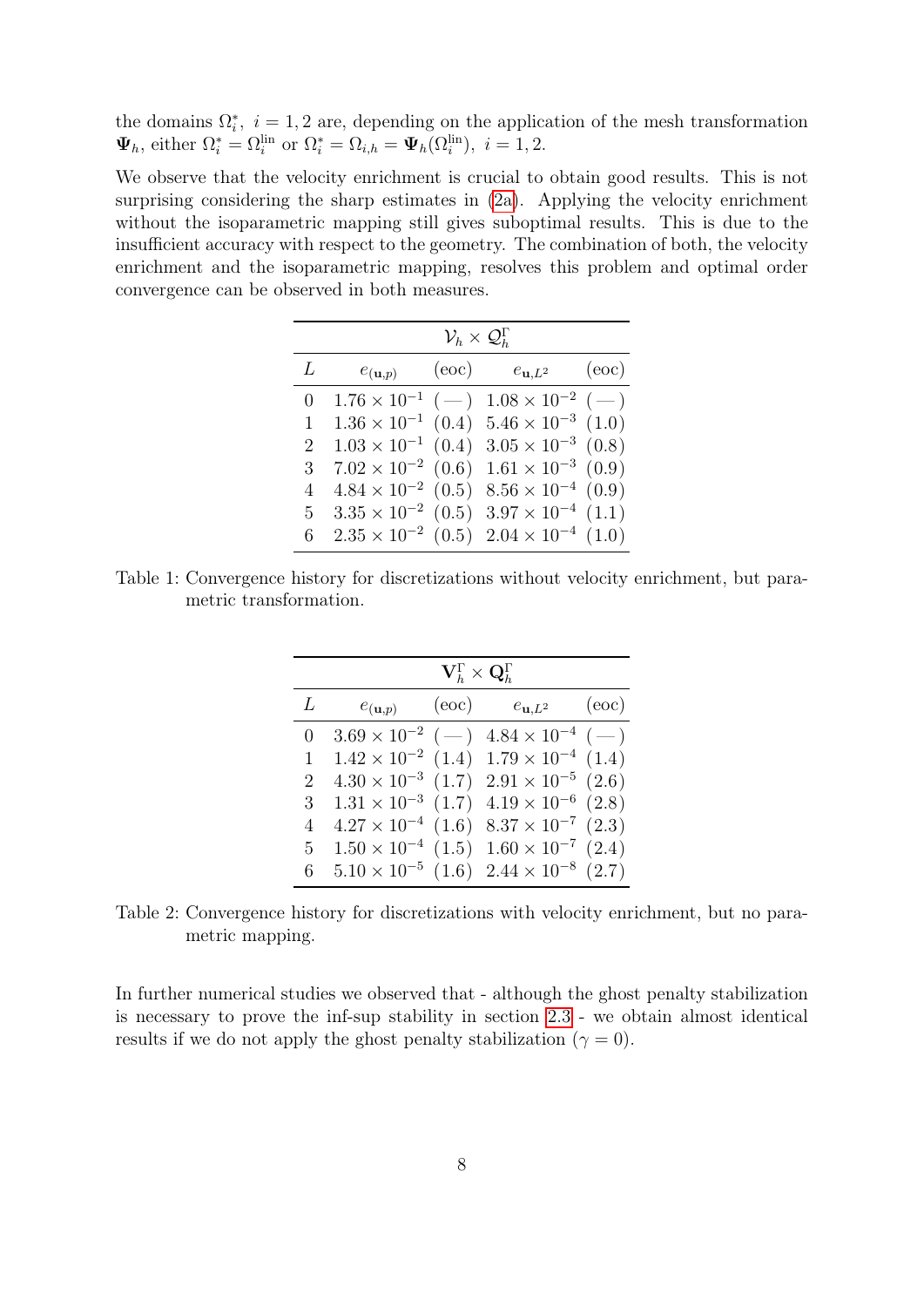<span id="page-8-9"></span>

|          | $\mathcal{V}_h^\Gamma\times \mathcal{Q}_h^\Gamma$ |       |                                                         |       |  |  |
|----------|---------------------------------------------------|-------|---------------------------------------------------------|-------|--|--|
| L        | $e_{(\mathbf{u},p)}$                              | (eoc) | $e_{\mathbf{u},L^2}$                                    | (eoc) |  |  |
| $\theta$ |                                                   |       | $3.19 \times 10^{-2}$ (-) $3.57 \times 10^{-4}$ (-)     |       |  |  |
| 1        | $9.28 \times 10^{-3}$ (1.8)                       |       | $7.26 \times 10^{-5}$ $(2.3)$                           |       |  |  |
| 2        | $2.23 \times 10^{-3}$ (2.0)                       |       | $1.02 \times 10^{-5}$ (2.8)                             |       |  |  |
| 3        | $5.46 \times 10^{-4}$ (2.0)                       |       | $1.32 \times 10^{-6}$ (3.0)                             |       |  |  |
| 4        | $1.36 \times 10^{-4}$ (2.0)                       |       | $1.68 \times 10^{-7}$ (3.0)                             |       |  |  |
| 5.       | $3.38 \times 10^{-5}$ (2.0)                       |       | $2.12 \times 10^{-8}$ (3.0)                             |       |  |  |
| 6        |                                                   |       | $8.44 \times 10^{-6}$ (2.0) $2.66 \times 10^{-9}$ (3.0) |       |  |  |

Table 3: Convergence history for discretizations with velocity enrichment and parametric mapping.

# **References**

- <span id="page-8-7"></span>[1] Erik Burman. Ghost penalty. Comptes Rendus Mathematique, 348(21-22):1217 – 1220, 2010.
- <span id="page-8-0"></span>[2] Erik Burman, Susanne Claus, Peter Hansbo, Mats G. Larson, and André Massing. CutFEM: Discretizing geometry and partial differential equations. International Journal for Numerical Methods in Engineering, 2014.
- <span id="page-8-8"></span>[3] Erik Burman and Peter Hansbo. Fictitious domain finite element methods using cut elements: II. a stabilized Nitsche method. Applied Numerical Mathematics, 62(4):328–341, 2012.
- <span id="page-8-6"></span>[4] Laura Cattaneo, Luca Formaggia, Guido Francseco Iori, Anna Scotti, and Paolo Zunino. Stabilizied extended finite elements for the approximation of saddle point problems with unfitted interfaces. Calcolo, 52:123–152, 2015.
- <span id="page-8-1"></span>[5] Thomas-Peter Fries and Ted Belytschko. The extended/generalized finite element method: an overview of the method and its applications. International Journal for Numerical Methods in Engineering, 84(3):253–304, 2010.
- <span id="page-8-3"></span>[6] S. Groß and A. Reusken. An extended pressure finite element space for two-phase incompressible flows. J. Comput. Phys., 224:40–58, 2007.
- <span id="page-8-2"></span>[7] Anita Hansbo and Peter Hansbo. An unfitted finite element method, based on nitsche's method, for elliptic interface problems. Comput. Meth. Appl. Mech. Eng., 191(47):5537–5552, 2002.
- <span id="page-8-4"></span>[8] Peter Hansbo, Mats G. Larson, and Sara Zahedi. A cut finite element method for a stokes interface problem. Applied Numerical Mathematics, 85:90 – 114, 2014.
- <span id="page-8-5"></span>[9] Matthias Kirchhart, Sven Groß, and Arnold Reusken. Analysis of an XFEM dis-